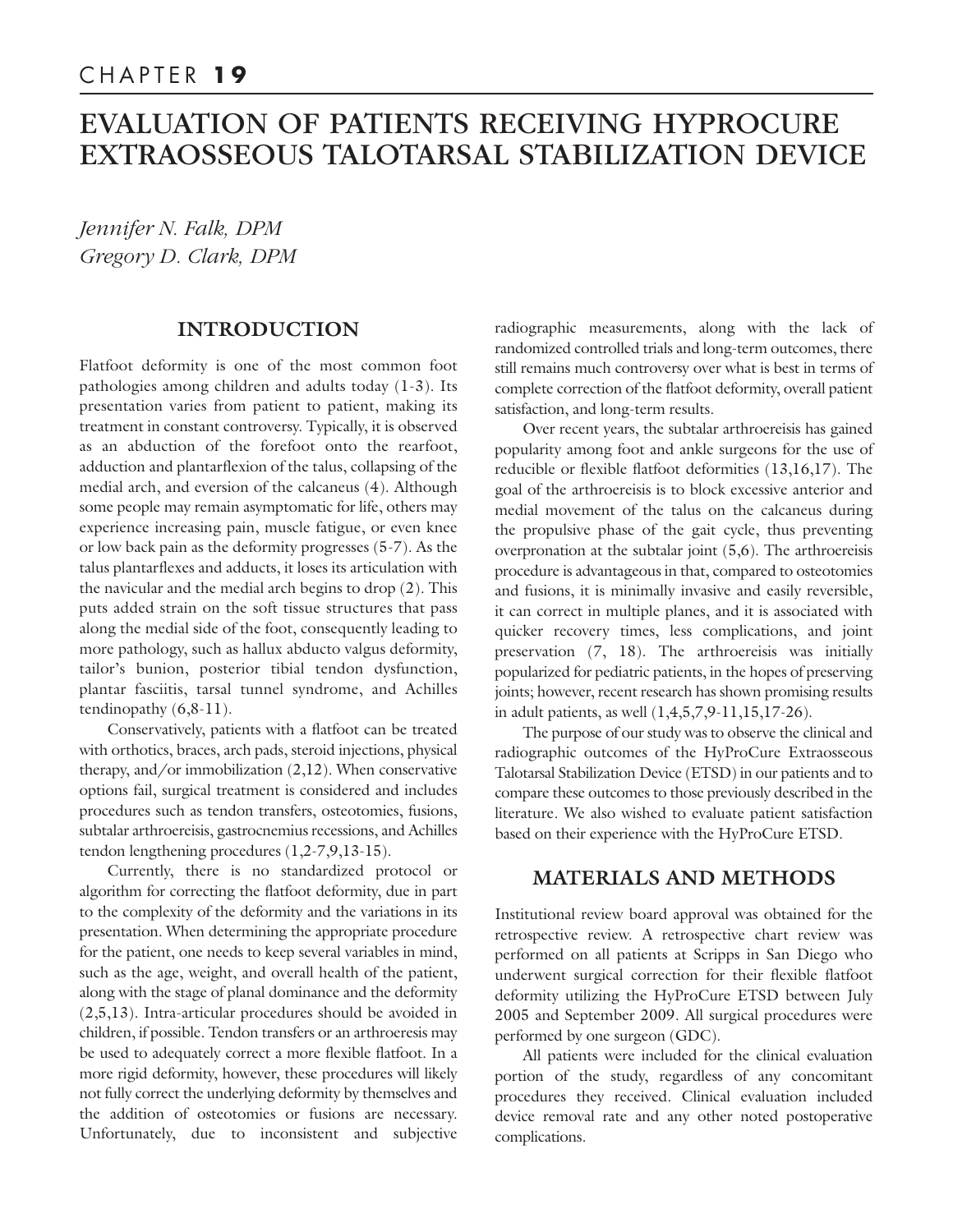For the radiographic analysis, patients were included only if they had preoperative and postoperative weightbearing films during the indicated time period. Patients were also excluded if they had undergone any concomitant rearfoot reconstruction procedure or if they received an adjunctive posterior tibial tendon augmentation procedure. Radiographic evaluation involved comparing preoperative and postoperative measurements. On the anterior-posterior view, the talar-navicular coverage angle and the talar-second metatarsal angle were evaluated. On the lateral view, Meary's angle and the navicular-to-cuboid distance were measured.

Lastly, all patients were sent a follow-up subjective questionnaire (Modified Maryland Foot Score), which asked questions regarding their physical limitations and satisfaction with the procedure (27). At the end of the questionnaire patients were also asked whether or not they would undergo the same operation again. The questionnaires were sent through the mail and the results were anonymous.

#### **RESULTS**

Between July 2005 and September 2009, a total of 29 patients (40 feet) underwent surgical correction for their flexible flatfoot deformity by one surgeon (GDC) utilizing the HyProCure device. There were 3 males (4 feet) and 26 females (36 feet). Average age at the time of surgery was 37.9 years (range 13-65 years). There were 5 adolescent patients (7 feet). Eight patients had a concomitant bunionectomy. One patient had a tailor's bunionectomy. Three patients underwent hammertoe correction procedures. One patient had a calcaneal exostectomy, but was included in the radiographic analysis because the procedure was not reconstructive and did not affect the angles evaluated.

All 29 patients were included in the clinical evaluation. There were 8 superficial wounds noted postoperatively. There were also 12 feet with lateral foot and/or ankle pain, some of which were also noted to have persistence or progression of their flatfoot deformity. These patients were treated conservatively with orthotics and/or given a steroid injection. Of these, 6 patients continued to have lateral foot pain and their implant was eventually removed.

Thirteen patients met the criteria for radiographic analysis. Preoperative and postoperative radiographic results are shown in Figure 1. On the AP view, the talonavicular coverage angle and the talar-second metatarsal angle were used to evaluate pronation in the transverse plane. Preoperatively, the average talonavicular coverage angle was

 $17.6^\circ$ . Postoperatively, that angle improved to  $8.4^\circ$  for an average improvement of  $9.2^\circ$ . The average preoperative talar-second metatarsal angle was 19.8°. Postoperatively, the average talar-second metatarsal angle was  $10.8^{\circ}$  for a  $9.0^{\circ}$ average improvement from preoperative to postoperative.

On the lateral view, Meary's angle and the navicular-tocuboid distance were used to evaluate pronation in the sagittal plane. Preoperatively, the average Meary's angle was  $5.5^{\circ}$ . Postoperatively, the average Meary's angle was  $4.3^{\circ}$ for an average  $1.2^\circ$  change. The average preoperative navicular-to-cuboid distance was 16.34 mm.Postoperatively, the average navicular-to-cuboid distance was 18.59 mm. This resulted in an overall 2.25 mm average improvement from preoperative to postoperative.

Thirteen patients filled out and returned the patient subjective questionnaire (Mod-MFS; Modified Maryland Foot Score). Tthree questionnaires were not filled out completely and were therefore, not used to calculate their total score; however, they were included when calculating the subcategories of the Mod-MFS. If a patient gave multiple answers for one question, the questionnaire was included, but the lowest answer was recorded and used for evaluation. The breakdown of the Mod-MFS is shown in Figure 2 and Table 1. Out of a possible 100 points, the patients averaged a total score of 80, postoperatively (range 32-100 points). Breaking the questionnaire down into its subcategories, the average pain score was 33.3 (out of 45), the average gait score was 18.7 (out of 22), the average cosmesis score was 8.8 (out of 10), the average activity score was 14.5 (out of 18), and the average satisfaction score was 3.3 (out of 5). Eight patients were very satisfied or satisfied, 2 patients were neither satisfied or dissatisfied and 3 patients were very dissatisfied. Eight patients said they would definitely undergo the procedure again, 1 patient said he would maybe undergo the procedure again, and 4 patients said they would definitely not undergo the procedure again.



Figure 1. Radiographic measurements, preoperative versus postoperative.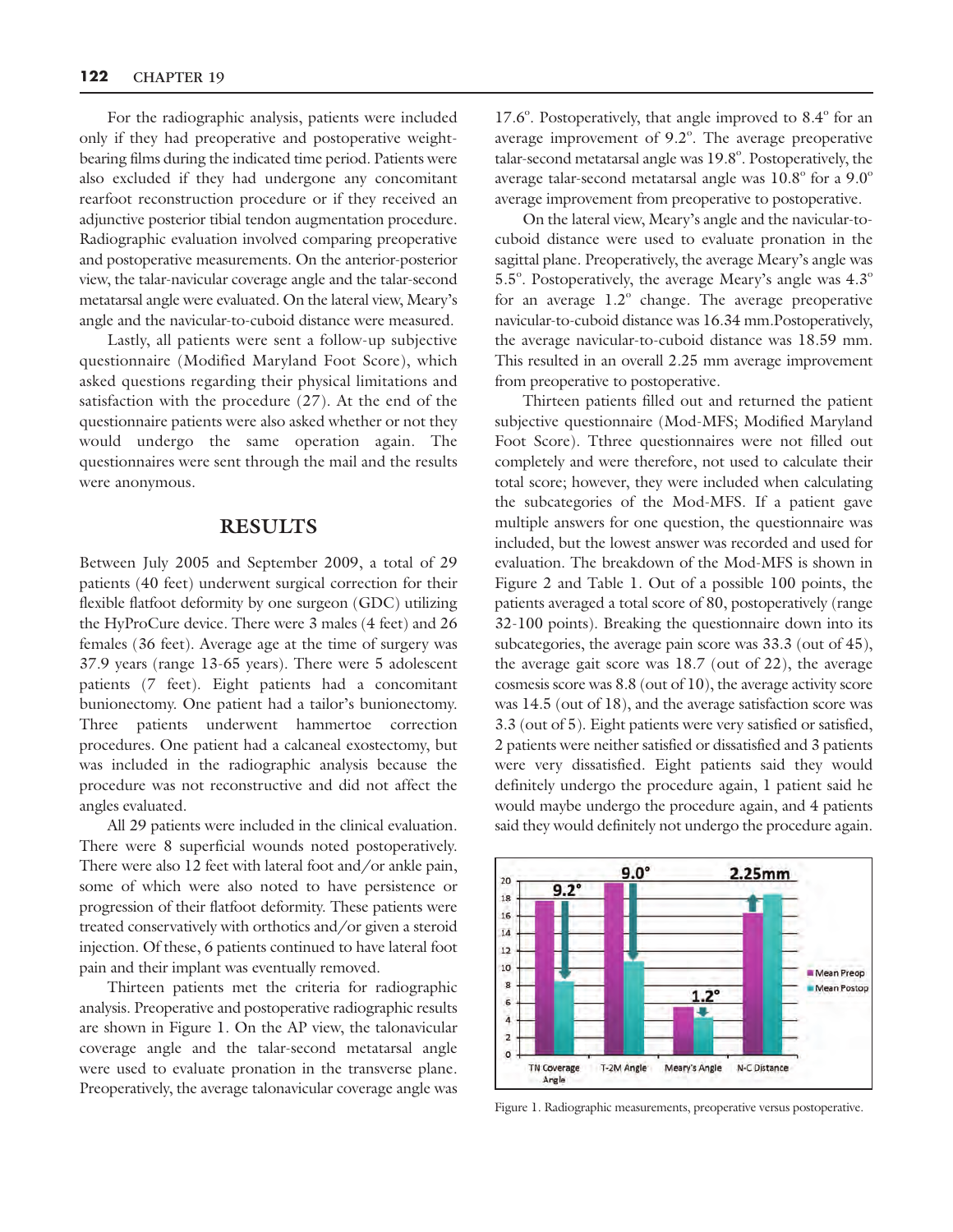

Figure 2. Modified Maryland Foot Score subcategories.

#### **DISCUSSION**

The treatment of a flexible flatfoot with the use of a subtalar arthroereisis dates back to 1946. Since that time, several different implants have been produced, each trying to improve on the previous ones. The arthroereisis was initially popularized in adolescent patients in the hopes of preserving joints and avoiding fusions. Over the years, though, with growing popularity and high success rates, the use of arthroeresis has now been expanded to adults.

Not considered a true subtalar arthroereisis, the HyProCure implant is an extraosseous talotarsal stabilization device indicated for the flexible hyperpronated foot. It is inserted across the entire rearfoot, thus stabilizing the entire talotarsal joint complex (talus-calcaneus + talus-navicular) allowing normal motion of the subtalar joint and preventing dislocation of the subtalar joint (9). It functions as an internal foot orthosis; therefore, patient compliance with an external orthotic is not an issue. Compared to traditional surgical procedures for the correction of a hyperpronated foot, such as osetotomies and fusions, the implant is minimally invasive and reversible. It allows for quicker recovery times and less postoperative complications. Compared to its competing devices, the HyProCure ETSD has a distinct anatomy, which includes a tapered middle section, allowing the surgeon to know how far to insert the implant, and a smooth outer diameter that allows the implant to sit well against the talus without the threads digging into the bone (3).

Graham et al have published several studies utilizing the HyProCure ETSD on cadaveric specimens. He, along with his colleagues, have reported decreased strain placed along medial column soft tissue structures, improved tarsal tunnel pressures, and increased stabilization of the subtalar joint after the insertion of the HyProCure ETSD (20-24). Two



Figure 3. The HyProCure sinus tarsi stent (Reproduced from GraMedica HyProCure website).

radiographic studies have also been published by Graham et al utilizing the HyProCure ETSD. In one study, Graham et al looked at the talar-second metatarsal angle, the talar declination angle, and the calcaneal inclination angle and found that the talar-second metatarsal angle and talar declination angle both improved to normal values after the insertion of the HyProCure ETSD. The calcaneal inclination angle stayed about the same, though, which is to be expected since it is a structural angle (11). In that study, they reported a mean decrease of  $19^\circ$  in the talar-second metatarsal angle. In our current study, we found a mean improvement of  $9.0^\circ$ , overall.

In the second radiographic study, Graham et al evaluated the navicular-to-cuboid distance, which is a helpful marker in evaluating pronation in the sagittal plane. It also gives a good representation of arch height since the navicular is the high point of the medial longitudinal arch. They reported an average improvement of 5 mm after insertion of the device (10). In the present study, we examined the same measurement and noticed a mean increase of 2.25 mm. Overall, there was an average improvement in all of our radiographic measurements from preoperative to postoperative. Greater changes were noted on the anerior-posterior view compared to the lateral view films, indicating more correction took place in the transverse plane than in the sagittal plane.

Subjective outcomes have also been reported on the HyProCure ETSD. Graham et al performed a retrospective review on 83 adult patients (117 feet) with a mean follow-up of 51 months using the MFS. The MFS is a subjective patient questionnaire that evaluates the patient's pain, functional status, and overall satisfaction. In the study, the patients reported a mean postoperative total score of 88. Seven implants (6%) were removed and 9 additional revision surgeries were performed, a majority of which involved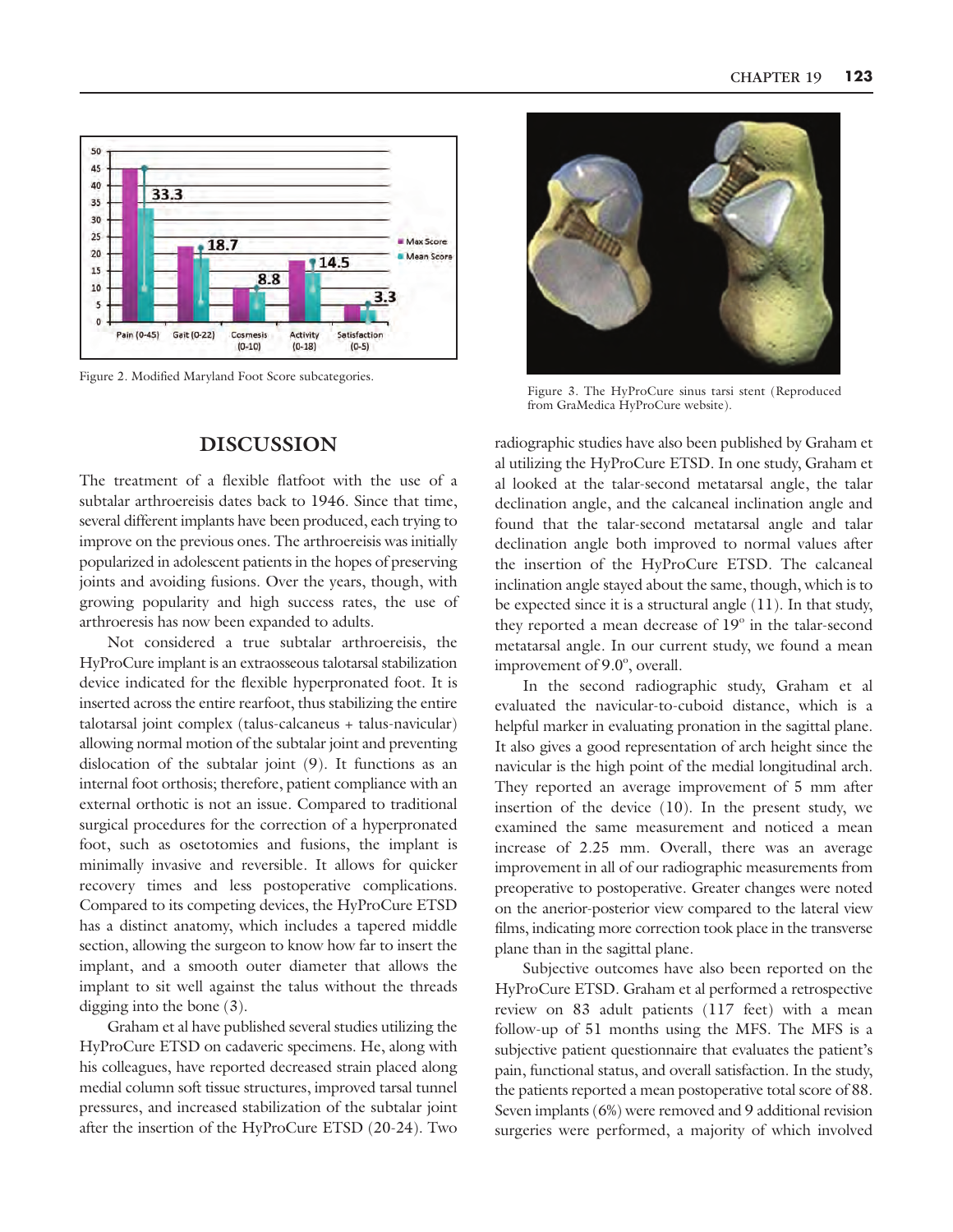#### **Modified Maryland Foot Score COSMESIS:** FOOT:  $\mathbf{R}$ L **Both** Normal 10 Mild deformity 8 PAIN: Moderate 5 None, including with sports 45  $\bullet$  $\boldsymbol{2}$ Severe Slight, no change in ADL's or work ability 40 Multiple deformities  $\mathbf 0$ Mild, minimal change in ADL's or work 30 Mod, significant decrease in ADL's taken ASA 20 Marked, during minimal AD's (e.g. bathroom, simple **FUNCTION - GAIT:** housework). Stronger, more frequent analgesics 10 • Shoes Disabled, unable to work or shop  $\mathbf{0}$  $\circ$ Any type 10 Minor concessions  $\mathbf{Q}$  $\circ$ Flat, laces  $\overline{7}$ **FUNCTION - GAIT:**  $\circ$ With orthotics  $\circ$ 5 Distance walked Space shoes  $\boldsymbol{2}$  $\circ$  $\circ$ Unlimited 10 Unable to wear shoes Slight limitation 8  $\circ$  $\mathbf{0}$  $\circ$ Moderate limitation (2-3 blocks)  $\overline{5}$ **Stairs**  $\bigcap$ Severe limitation (1 block)  $\overline{c}$  $\circ$  $\circ$ Normally  $\overline{4}$  $\mathbf{0}$ Indoors only With banister  $\mathfrak{Z}$  $\circ$  $\circ$ Any method  $\circ$  $\overline{2}$ Stability Unable  $\theta$  $\circ$ Normal  $\overline{4}$  $\circ$  $\overline{\mathbf{3}}$ Terrain Weak feeling - no true giving away  $\circ$ Occasional giving away (1-2 months)  $\overline{c}$  $\circ$ Any surface  $\overline{4}$  $\circ$ Problems on hills, uneven surfaces  $\boldsymbol{2}$ Frequent giving away  $\mathbf{1}$  $\circ$  $\circ$ Orthotic device used  $\theta$ Problems on flat surfaces  $\theta$  $\circ$  $\triangle$ Support  $\overline{\mathbf{4}}$  $\circ$ None **OVERALL SATISFACTION WITH HYPROCURE DEVICE:** Cane 3  $\circ$ Very satisfied  $\bullet$ 5 Crutches  $\mathbf{1}$  $\circ$ Satisfied  $\overline{\mathbf{4}}$  $\bullet$ Wheelchair  $\theta$  $\ddot{\circ}$  $\bullet$ Neither satisfied nor dissatisfied  $\overline{\mathbf{3}}$ Limp Dissatisfied  $\mathbf{1}$ None  $\overline{\mathbf{4}}$  $\circ$  $\theta$  $\bullet$ Very dissatisfied Slight 3  $\circ$  $\overline{c}$ Moderate  $\circ$ WOULD YOU UNDERGO PROCEDURE AGAIN:  $\circ$ Severe  $\mathbf{1}$ Yes, definitely  $\bullet$ Unable to walk  $\theta$ Maybe No, definitely not

Figure 4. Maryland Foot Score adapted from Sanders, R, Fortin, P, DiPasquale, T, Walling, A. Operative treatment in 120 displaced intraarticular calcaneal fractures. Results using a prognostic computed tomography scan classification. Clin Ortho Rel Research 1993;290:87-95.

either repositioning a migrated implant or changing out the implant for a different size (9). Bresnahan et al also evaluated subjective scores and removal rates using the MFS after the inserting of the HyProCure ETSD. They observed an improvement in the total MFS from a mean score of 69.53, preoperatively, to a mean score of 89.17, 1-year postoperatively. Only 2 (4.35%) of their implants were removed (19). In the present study, our patients had a mean postoperative score on our modified MFS of 78.7, which is lower than the prior studies. We also experienced a 15% (6) device removal rate, which was higher when compared to the previously mentioned studies. The most common reason for removal of the device was continued lateral foot pain round the sinus tarsi region.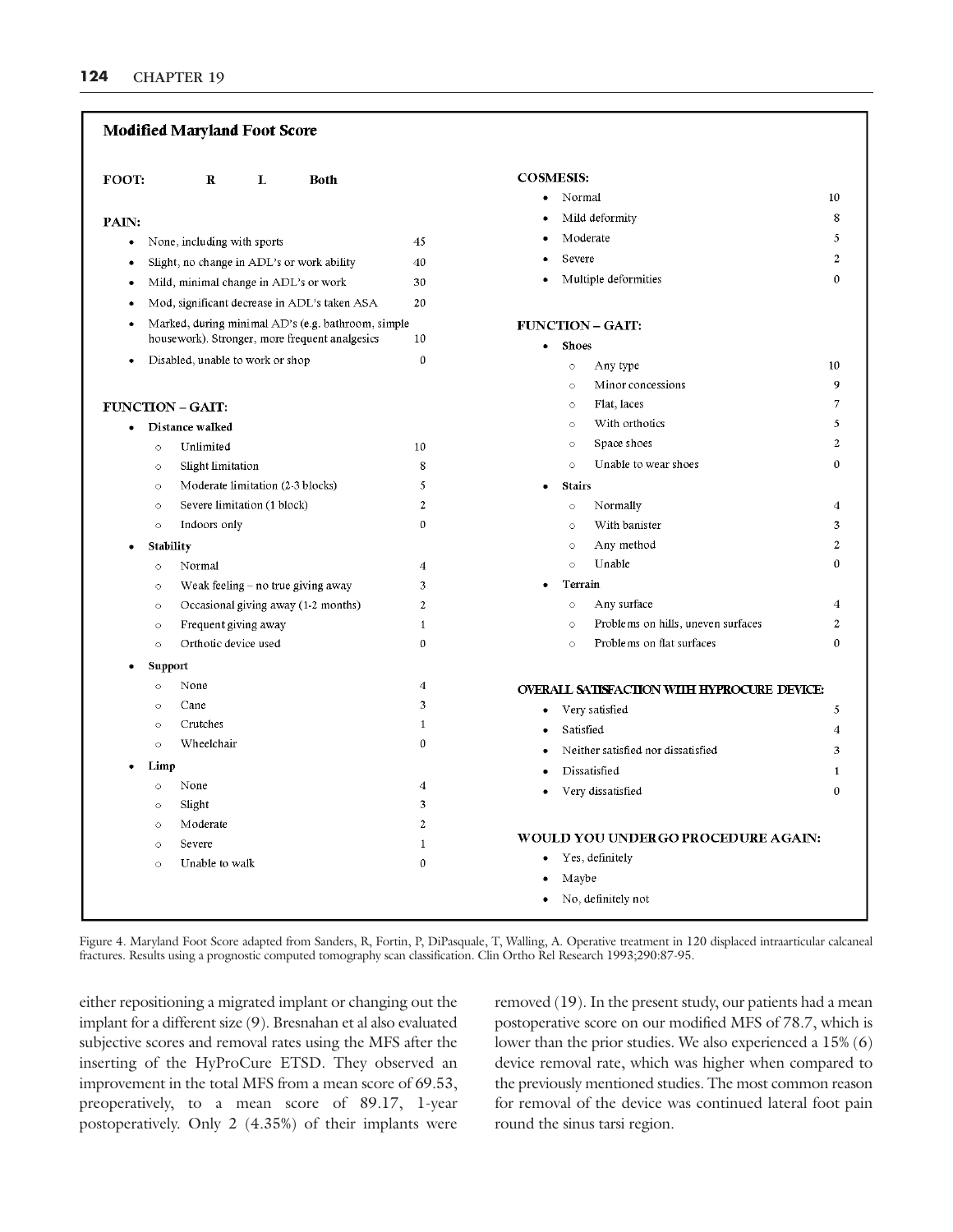Cook et al conducted a retrospective study on a selflocking wedge-type arthroereisis in order to help identify potential risk factors necessitating the removal of such implants. Looking back, they found that the patients who required removal of their implant had higher postoperative radiographic measurements (talar-first metatarsal angle, calcaneocuboid abduction angle), compared to patients with retained implants; therefore, their flatfoot deformity was likely undercorrected with the arthroereisis (28). Weight-bearing films were not available for all of our patients requiring explantation of the HyProCure ETSD; therefore, we are unable to determine whether or not the severity of the flatfoot deformity had any contribution to the potential of the patients' symptoms and subsequent removal.

In terms of satisfaction, 8 of our patients were satisfied or very satisfied with the procedure. Two patients were neither satisfied nor dissatisfied and 3 patients were very dissatisfied. Eight patients said they would undergo the procedure again, one reported "maybe," and 4 patients said they would not undergo the procedure again. Because only 13 questionnaires were analyzed and they were anonymous, it is difficult to infer much from these data or generalize it to the study population as a whole.

The goal of our study was to add a new perspective to the HyProCure ETSD and to either confirm or refute Graham's findings after utilization of the device in the treatment of the flexible flatfoot deformity. We noted improvements in similar radiographic measurements and subjective outcome scores relative to previous studies; however, we reported a higher device removal rate at 15% compared to Graham's 6% and Bresnahan's 4.35% (10,11,19). This could be related to surgical technique, under- or overcorrection of the deformity, or patient selection. We also found that our adolescent patients did better than our adult patients with no devices removed

in our adolescents and only one noted transient postoperative complication.

The current study does have several limitations that are worth noting. First, it was a retrospective study. The diagnosis of the flexible flatfoot and decision to perform an arthroereisis was primarily based on the clinical examination with the aid of radiographs in certain cases; therefore, preoperative and postoperative films were not routinely taken. As a result, there were only a limited number of films available for analysis. Furthermore, we were unable to determine whether or not the severity of the flatfoot deformity contributed to the need for explantation of the HyProCure ETSD. Second, the sample size was small, thus making it difficult to generalize the findings. We did note improvements in similar measurements as compared to previous studies; however, our improvements were not as great in comparison. Third, there was lack of patient participation with only 13 of 29 questionnaires available for evaluation. Lastly, because the results of our patient questionnaire were anonymous, we were unable to correlate the objective findings (both clinical outcomes and radiographic analysis) with the subjective outcomes.

In conclusion, we found improved radiographic parameters and fair subjective outcomes after the insertion of the HyProCure ETSD, but reported a higher device removal rate compared to previously documented studies. Our adolescent patients clinically did better with only 1 noted transient postoperative complication and no devices removed. With limited films available for analysis, though, and low patient participation, it is difficult to make any reasonable conclusions as to whether or not the HyProCure is a good treatment option for the patient who presents with a severe recalcitrant flexible flatfoot deformity. Further research is needed in order to better analyze the subjective and objective outcomes of the device.

|--|--|--|

| Questionnaire # | <b>Total Mod-MFS Score</b> | <b>Satisfaction Score</b> | Undergo procedure again? |
|-----------------|----------------------------|---------------------------|--------------------------|
|                 | 91                         | 4                         | Yes                      |
|                 | 32                         |                           | N <sub>o</sub>           |
| 3               | 100                        | 5.                        | Yes                      |
| 4               | 99                         |                           | N <sub>o</sub>           |
| 5.              | 88                         |                           | May                      |
| O               | 100                        | G.                        | Yes                      |
|                 | 30                         |                           | N <sub>o</sub>           |
| 8               | 100                        |                           | Yes                      |
| 9               | 68                         |                           | Yes                      |
| 10              | 94                         |                           | Yes                      |

# **BREAKDOWN OF MODIFIED MARYLAND FOOT SCORE.**